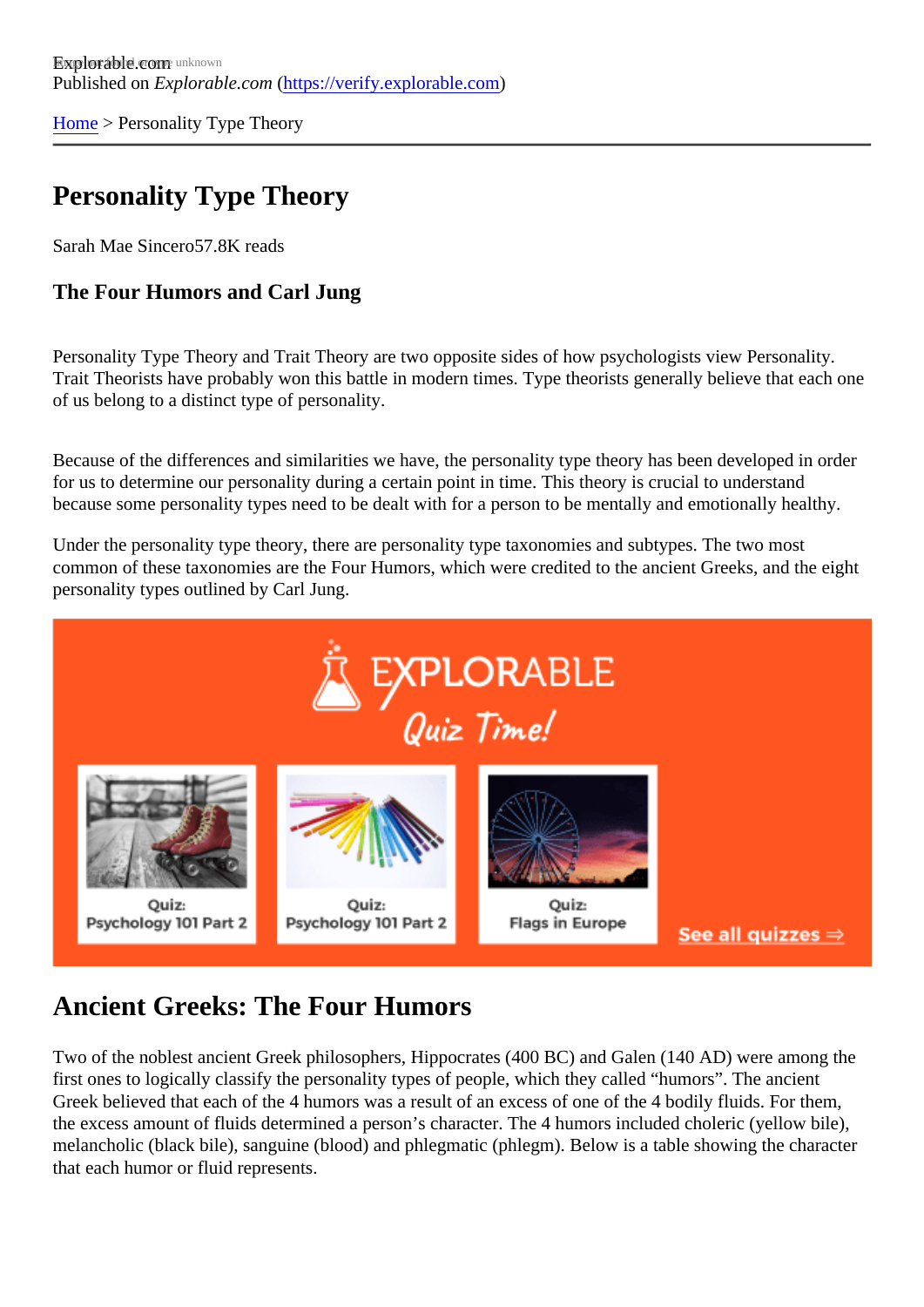| <b>Character</b> | Humor       | Fluid        | <b>Produced by</b> | Element |
|------------------|-------------|--------------|--------------------|---------|
| <b>Irritable</b> | Choleric    | Yellow bile  | Spleen             | Fire    |
| Depressed        | Melancholic | Black bile   | Gall bladder       | Earth   |
| Optimistic       | Sanguine    | <b>Blood</b> | Liver              | Air     |
| Calm             | Phlegmatic  | Phlegm       | Lungs              | Water   |

## **Carl Jung: Eight Personality Types**

The Personality Type Theory of Carl Jung was founded in his ideas on what attitude means. For Jung, attitude is a person's predisposition to act in a certain manner. He said that there are two contrasting attitudes- extroversion and introversion, which are often depicted as the classic yin-yang symbolism.

The introvert person is one that is more conscious of his inner world than his environment. Although he still perceives the things going on around him, he is more concerned of what's going on inside himself. He focuses on his own fantasies, ambitions, feelings and actions. Subjectivity for this kind of person is greater than objectivity. Typically, the "shy" personality is under the introvert type of attitude. On the other hand, the extrovert person gives more attention of what's happening outside his inner world. His inner cognitive processes are often set aside as he gets influenced by his environment. Objectivity for this kind of person is greater than subjectivity. In layman's term, the "outgoing" personality is synonymous to extroversion.

Another important concept in Jung's theory is the four functions of personality. The first function is "feeling", which is when a person recognizes the worth of conscious activities. The second one is "thinking", which makes a person learn the meaning of something. The third one is "sensation", which allows the person to know that a particular thing exists. The last one is "intuition", which gives him knowledge about something without having a conscious understanding of where that knowledge originated. When these 4 functions are combined with one of the two types of attitudes, the result would be eight varying types of personality. The table below shows the eight different personality types:

| Function       | <b>Attitude</b>                                                                                                                           |                                                                                       |  |  |  |
|----------------|-------------------------------------------------------------------------------------------------------------------------------------------|---------------------------------------------------------------------------------------|--|--|--|
|                | <b>Extrovert</b> (objective)                                                                                                              | <b>Introvert</b> (subjective)                                                         |  |  |  |
| Feeling        | Comfortable in social circumstances and give<br>opinions based on social norms, values and<br>generally accepted beliefs                  | Often defies social norms of thinking and<br>speaks of internally-established beliefs |  |  |  |
| Thinking       | Learns abstract concepts that are taught by his<br>environment                                                                            | Interprets environmental stimuli                                                      |  |  |  |
| <b>Sensing</b> | Recognizes the world just the way it is and gives Views the world based on internal reflections<br>perceptions in a matter-of-fact manner | and own attitudes.                                                                    |  |  |  |